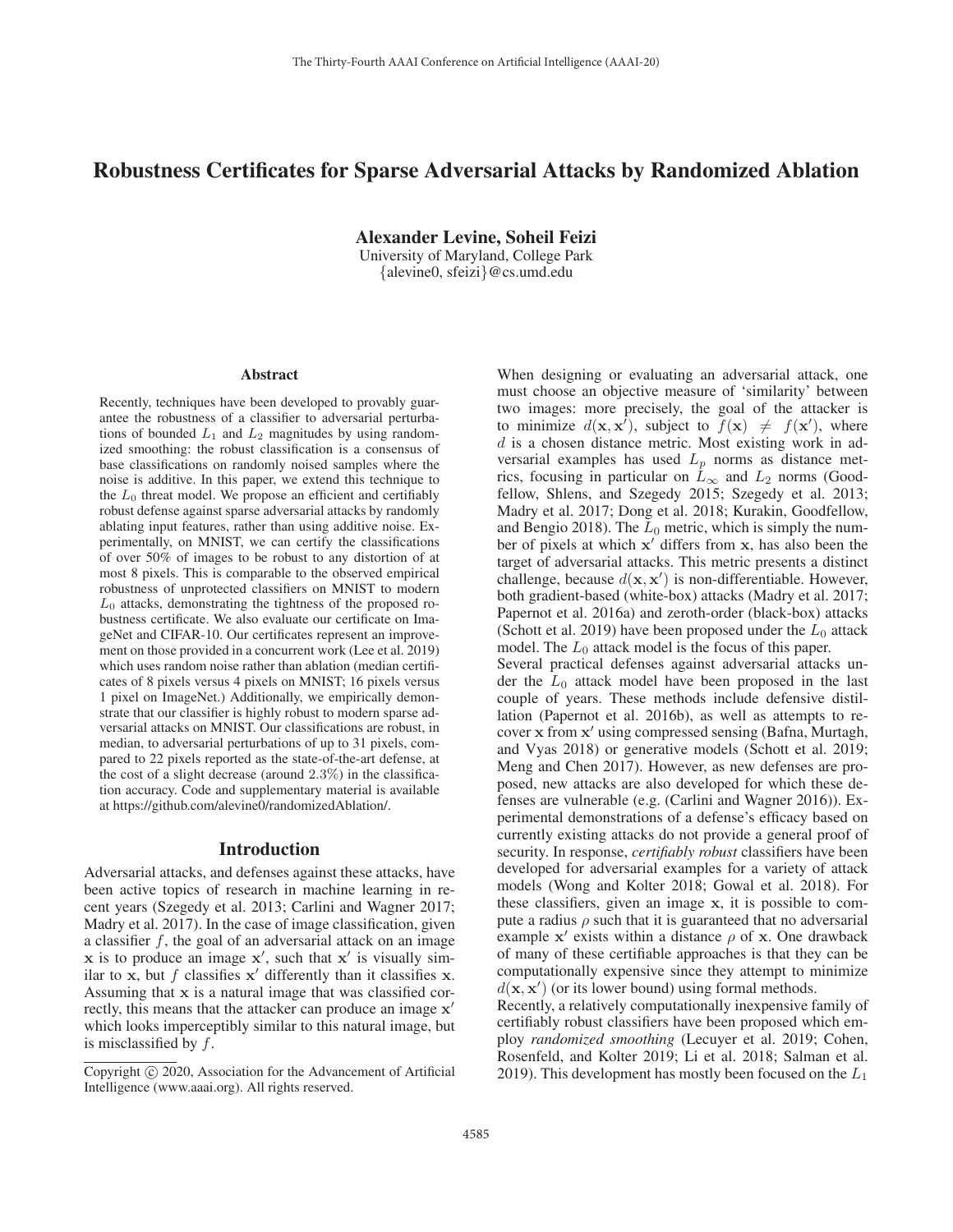

Figure 1: An illustration of our proposed certifiably robust classification scheme on MNIST. At the top, the image to be classified is shown. For randomly ablated images, we retain only  $k$  out of 784 total pixels (green pixels in these images are not used in classification). For each value of  $k$ , we show four randomly ablated images along with their base classifier labels. For small values of k, the *smoothed* classifier's accuracy in the test set is low ( $\sim$  32% for  $k = 5$ ) while the accuracy increases for moderate values of  $k (\sim 97\%$  for  $k = 45$ ). In each case, we compute the *median certified robustness* for the smoothed classifier of the  $L_0$ attack magnitude that classifications are provably protected against. The median is over the MNIST test set. For example, for  $k = 45$ , we guarantee the robustness of our proposed method against all  $L_0$  adversarial attacks that perturb 8 or fewer pixels.

and  $L_2$  metrics. Conceptually, these schemes work by repeatedly adding random noise to the image **x**, in order to create a large set of noised images. A *base classifier* is then used to classify each of these noised samples, and the final robust classification is made by 'majority vote.' The key insight is that, if the magnitude of the noise added to each image is much larger than the distance between **x** and a potentially adversarial image x', then any particular noised image generated from **x** could have been generated from **x**- with nearly equal likelihood. Then the expected number of 'votes' for each class can only differ between x and x' by a bounded amount. Therefore, if we use a statistically sufficient number of random noise samples, and if the observed 'gap' between the number of votes for the top class and the number of 'votes' for any other class at **x** is sufficiently large, then we can guarantee with high probability that the robust classification at  $x'$  will be the same as it is at  $x$ . Note that the success probability can be made arbitrarily high by adding more noise samples to **x** in the smoothing process.

In this work, we develop a certifiably robust classification scheme for the  $L_0$  metric (i.e. sparse adversarial perturbations). To guarantee the robustness of the classifica-

tion against sparse adversarial attacks, we propose a novel smoothing method based on performing random *ablations* on the input image, rather than adding random noise. In our proposed  $L_0$  smoothing method, for each sample generated from **x**, a majority of pixels are randomly dropped from the image before the image is given to the base classifier. If a relatively small number  $\rho$  of pixels have been adversarially corrupted (which is the case in sparse adversarial attacks), then it is highly likely that none of these pixels are present in a given ablated sample. Then, for the majority of possible random ablations, x and x' will give the same ablated image. Therefore, the expected number of votes for each class can only differ between  $x$  and  $x'$  by a bounded amount. Using this, we can prove that with high probability, the smoothed classifier will classify **x** robustly against any sparse adversarial attack which is allowed to perturbed certain number of input pixels, provided that the 'gap' between the number of votes for the top class and the number of 'votes' for any other class at **x** is sufficiently large. (See Figure 1)

Our ablation method produces significantly larger robustness guarantees compared to a more direct extension of randomized smoothing to the  $L_0$  metric provided in a concur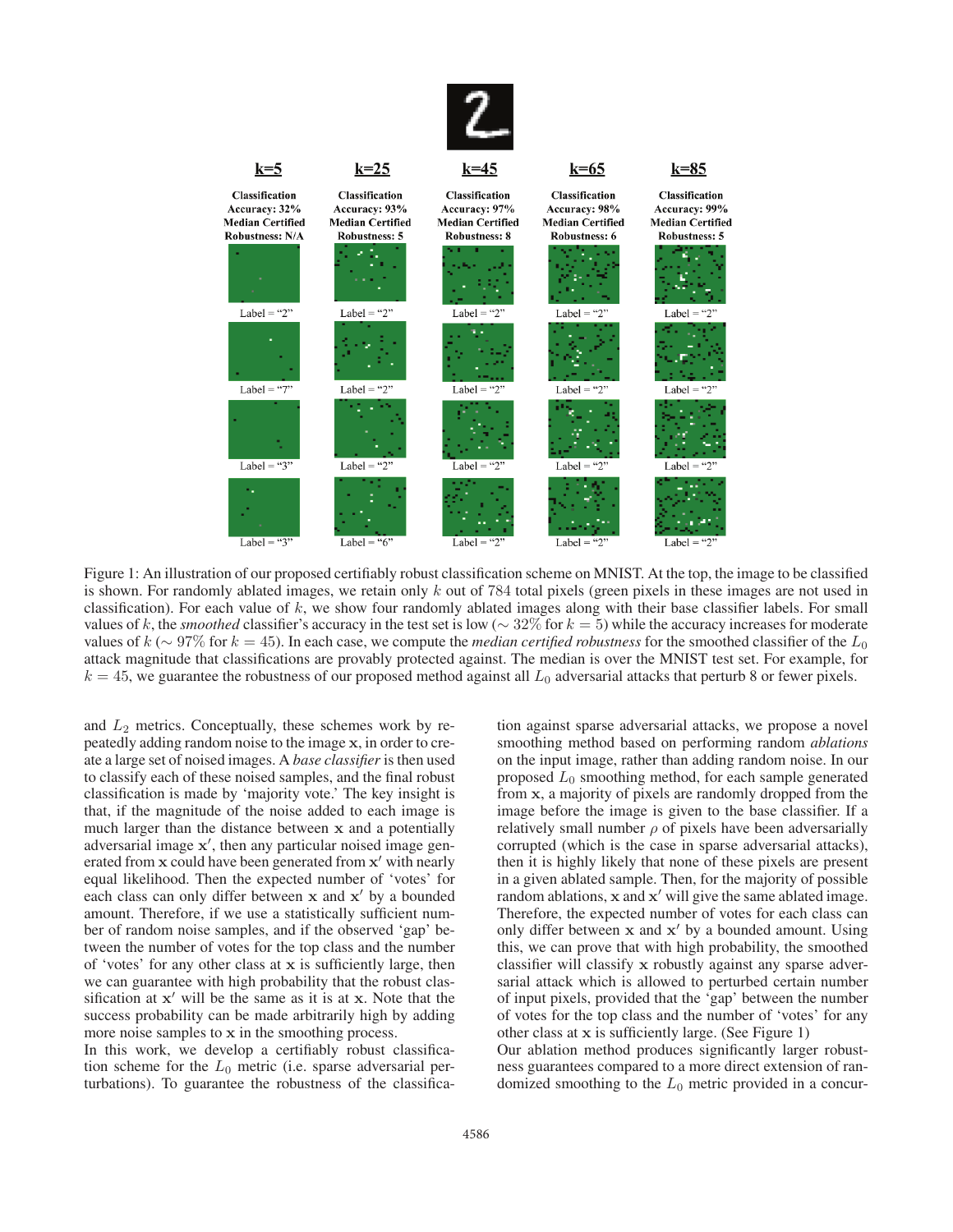rent work by (Lee et al. 2019): see the Discussion section for a comparison of the techniques.

We note that our proposed approach bears some similarities to (Hosseini, Kannan, and Poovendran 2019), in that both works aim to defend against  $L_0$  adversarial attacks by randomly ablating pixels. However, several differences exist: most notably, (Hosseini, Kannan, and Poovendran 2019) presents a *practical* defense with no robustness certificate given. By contrast, the main contribution of this work is a provable guarantee of robustness to adversarial attack. In summary, our contributions are as follows:

- We develop a novel defense technique against sparse adversarial attacks (threat models that use the  $L_0$  metric) based on randomized ablation.
- We characterize robustness guarantees for our proposed defense against arbitrary sparse adversarial attacks.
- We show the effectiveness of the proposed technique on standard datasets: MNIST, CIFAR-10, and ImageNet.

### Preliminaries and Notation

We will use  $S$  to represent the set of possible pixel values in an image. For example, in an 24-bit RGB color image,  $S = \{0, 1, ..., 255\}^3$ , while in a binarized black-and-white image,  $S = \{0, 1\}$ . We will use  $\mathcal{X} = \mathcal{S}^d$  to represent the set of possible images, where  $d$  is the number of pixels in each image. Additionally, we will use  $S_{\text{NULL}}$  to represent the set  $S \cup \{NULL\}$ , where NULL is a null symbol representing the absence of information about a pixel, and  $\chi_{\text{NULL}} = S_{\text{NULL}}$  d to represent the set of images where some elements in to represent the set of images where some elements in the images may be replaced by the null symbol. Note that NULL is *not* the same as a zero-valued pixel, or black. For example, if  $S = \{0, 1\}$  and  $d = 5$ , then  $[0, 1, 1, 0, 1]^T \in \mathcal{X}$ , while  $[NULL, 1, NULL, 0, 1]^T \in \mathcal{X}_{NULL}$ .

Also, let [d] represent the set of indices  $\{1, ..., d\}$ , let  $\mathcal{H}(d, k) \subseteq \mathcal{P}([d])$  represent all sets of k unique indices in [d], and let  $\mathcal{U}(d, k)$  represent the uniform distribution over  $\mathcal{H}(d, k)$ . (To sample from  $\mathcal{U}(d, k)$  is to sample k out of d indices uniformly *without replacement*. For example, an element sampled from  $U(5, 3)$  might be  $\{2, 4, 5\}$ .

We define the operation ABLATE  $\in \mathcal{X} \times \mathcal{H}(d, k) \to \mathcal{X}_{\text{NULL}}$ , which takes an image and a set of indices, and outputs the image, with all pixels *except* those in the set replaced with the null symbol NULL. For example,  $ABLATE([0, 1, 1, 0, 1]^T, \{2, 4, 5\})$  $[NULL, 1, NULL, 0, 1]^T$ 

For images  $\mathbf{x}, \mathbf{x}' \in \mathcal{X}$ , let  $\|\mathbf{x} - \mathbf{x}'\|_0$  denote the  $L_0$  distance between  $x$  and  $x'$ , defined as the number of pixels at which **x** and **x**<sup> $\prime$ </sup> differ. Note that we are following the convention used by (Carlini and Wagner 2017), where, for a color image, the number of channels in which the images differ at a given pixel location does not matter: any difference at a pixel location (corresponding to an index in  $[d]$ ) counts the same. This differs from (Papernot et al. 2016a), in which channels are counted separately. Also (in a slight abuse of notation) let  $x \oplus x'$  denote the set of pixel indices at which **x** and **x**' differ, so that  $\|\mathbf{x} - \mathbf{x}'\|_0 = |\mathbf{x} \ominus \mathbf{x}'|$ .<br>Finally for multiclass classification problem

Finally, for multiclass classification problems, let  $c$  be the number of classes.



Figure 2: The bounding constant  $\Delta$  from Theorem 1, shown for MNIST-sized images (d=784). The constant  $k$  is the number of pixels retained in each randomly ablated sample.

### Certifiably Robust Classification Scheme

First, we note that in this section, we closely follow the notation of (Cohen, Rosenfeld, and Kolter 2019), using appropriate analogs between the  $L_2$  smoothing scheme of that work, and the proposed  $L_0$  ablation scheme of this work. In particular, let  $f \in \mathcal{X}_{\text{NULL}} \rightarrow [c]$  denote a *base classifier*, which is trained to classify images with some pixels ablated. Let  $g \in \mathcal{X} \rightarrow [c]$  represent a *smoothed classifier*, defined as:

$$
g(\mathbf{x}) = \arg \max_{i} \left[ \Pr_{\tau \sim \mathcal{U}(d,k)}(f(\text{ABLATE}(\mathbf{x}, \mathcal{T})) = i) \right] \tag{1}
$$

where k is the *retention constant*; i.e., the number of pixels retained (not ablated) from **x**. In other words,  $g(\mathbf{x})$  denotes the class *most likely to be returned* if we first randomly ablate all but  $k$  pixels from  $x$  and then classify the resulting image with the base classifier  $f$ . To simplify notation, we will let  $p_i(\mathbf{x})$  denote the probability that, after ablation, f returns the class i:

$$
p_i(\mathbf{x}) = \Pr_{\mathcal{T} \sim \mathcal{U}(d,k)} \left( f(\mathbf{ABLATE}(\mathbf{x}, \mathcal{T})) = i \right). \tag{2}
$$

Thus,  $q(\mathbf{x})$  can be defined simply as  $\arg \max_i [p_i(\mathbf{x})]$ . We first prove the following general theorem, which can be used to develop a variety of related robustness certificates.

**Theorem 1.** For images  $\mathbf{x}, \mathbf{x}'$ , with  $\|\mathbf{x} - \mathbf{x}'\|_0 \leq \rho$ , for all *classes*  $i \in [c]$ *:* 

$$
|p_i(\mathbf{x}') - p_i(\mathbf{x})| \le \Delta \tag{3}
$$

*where*

$$
\Delta = 1 - \frac{\binom{d-\rho}{k}}{\binom{d}{k}}.\tag{4}
$$

See Figure 2 for a plot of how the constant  $\Delta$  scales with k and  $\rho$ . We present a short proof of Theorem 1 here:

*Proof.* Recall that (with  $T \sim U(d, k)$ ):

$$
p_i(\mathbf{x}) = \Pr(f(\text{ABLATE}(\mathbf{x}, \mathcal{T})) = i)
$$
  

$$
p_i(\mathbf{x}') = \Pr(f(\text{ABLATE}(\mathbf{x}', \mathcal{T})) = i)
$$
 (5)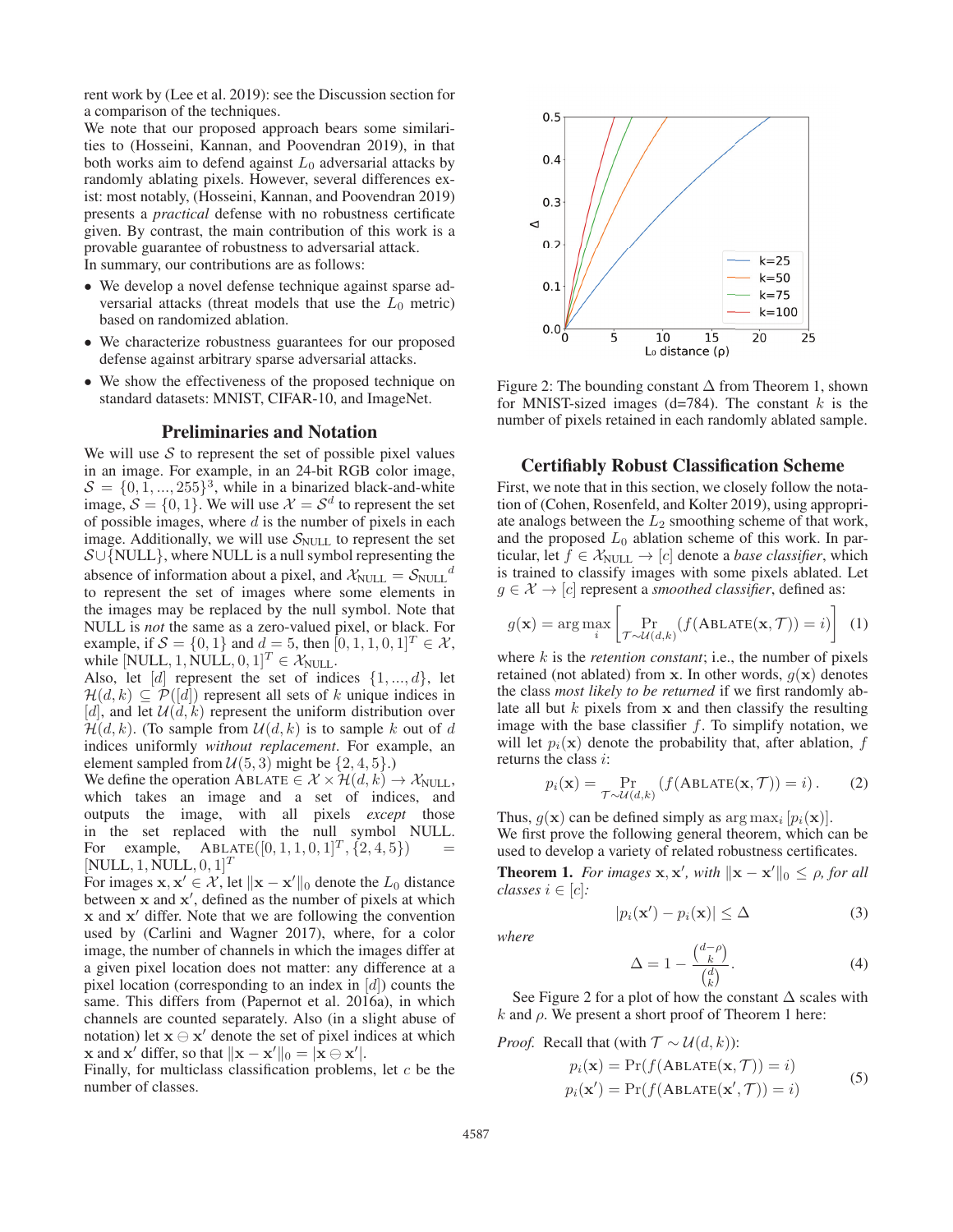By the law of total probability:

$$
p_i(\mathbf{x}) =
$$
  
\n
$$
Pr([f(\mathbf{ABLATE}(\mathbf{x}, \mathcal{T})) = i] \land [\mathcal{T} \cap (\mathbf{x} \ominus \mathbf{x}') = \emptyset]) +
$$
  
\n
$$
Pr([f(\mathbf{ABLATE}(\mathbf{x}, \mathcal{T})) = i] \land [\mathcal{T} \cap (\mathbf{x} \ominus \mathbf{x}') \neq \emptyset])
$$
  
\n
$$
p_i(\mathbf{x}') =
$$
  
\n
$$
Pr([f(\mathbf{ABLATE}(\mathbf{x}', \mathcal{T})) = i] \land [\mathcal{T} \cap (\mathbf{x} \ominus \mathbf{x}') = \emptyset]) +
$$
  
\n
$$
Pr([f(\mathbf{ABLATE}(\mathbf{x}', \mathcal{T})) = i] \land [\mathcal{T} \cap (\mathbf{x} \ominus \mathbf{x}') \neq \emptyset])
$$

Note that if  $\mathcal{T} \cap (\mathbf{x} \ominus \mathbf{x}') = \emptyset$ , then **x** and **x**<sup>'</sup> are identical at all indices in  $\mathcal{T}$ . Then in this case. ABLATE(**x**  $\mathcal{T}$ )) = at all indices in  $\mathcal T$ . Then in this case, ABLATE $(\mathbf x, \mathcal T)$  =  $ABLATE(\mathbf{x}', \mathcal{T})$ , which implies:

$$
Pr(f(ABLATE(\mathbf{x}, \mathcal{T})) = i | \mathcal{T} \cap (\mathbf{x} \ominus \mathbf{x}') = \emptyset) =
$$
  
Pr(f(ABLATE(\mathbf{x}', \mathcal{T})) = i | \mathcal{T} \cap (\mathbf{x} \ominus \mathbf{x}') = \emptyset) (7)

Multiplying both sides of (7) by  $Pr(\mathcal{T} \cap (\mathbf{x} \ominus \mathbf{x}') = \emptyset)$  gives:

$$
Pr([f(ABLATE(\mathbf{x}, \mathcal{T})) = i] \land [\mathcal{T} \cap (\mathbf{x} \ominus \mathbf{x}') = \emptyset]) =
$$
  
\n
$$
Pr([f(ABLATE(\mathbf{x}', \mathcal{T})) = i] \land [\mathcal{T} \cap (\mathbf{x} \ominus \mathbf{x}') = \emptyset])
$$
\n(8)

Substituting (8) into (6) and rearranging yields:

$$
p_i(\mathbf{x}') = p_i(\mathbf{x}) -
$$
  
Pr([f(ABLATE(\mathbf{x}, \mathcal{T})) = i] \wedge [\mathcal{T} \cap (\mathbf{x} \ominus \mathbf{x}') \neq \emptyset]) + (9)  
Pr([f(ABLATE(\mathbf{x}', \mathcal{T})) = i] \wedge [\mathcal{T} \cap (\mathbf{x} \ominus \mathbf{x}') \neq \emptyset])

Because probabilities are non-negative, this gives:

$$
p_i(\mathbf{x}) -
$$
  
\n
$$
Pr([f(ABLATE(\mathbf{x}, \mathcal{T})) = i] \land [\mathcal{T} \cap (\mathbf{x} \ominus \mathbf{x}') \neq \emptyset])
$$
  
\n
$$
\leq p_i(\mathbf{x}') \leq
$$
  
\n
$$
p_i(\mathbf{x}) +
$$
\n(10)

$$
Pr([f(ABLATE(\mathbf{x}', \mathcal{T})) = i] \wedge [\mathcal{T} \cap (\mathbf{x} \ominus \mathbf{x}') \neq \emptyset])
$$

By the conjunction rule, this implies:

$$
p_i(\mathbf{x}) - \Pr(\mathcal{T} \cap (\mathbf{x} \ominus \mathbf{x}') \neq \emptyset)
$$
  
\n
$$
\leq p_i(\mathbf{x}') \leq \qquad (11)
$$
  
\n
$$
p_i(\mathbf{x}) + \Pr(\mathcal{T} \cap (\mathbf{x} \ominus \mathbf{x}') \neq \emptyset)
$$

Note that:

$$
\Pr(\mathcal{T} \cap (\mathbf{x} \ominus \mathbf{x}') \neq \emptyset) =
$$

$$
1 - \Pr(\mathcal{T} \cap (\mathbf{x} \ominus \mathbf{x}') = \emptyset) = 1 - \frac{\binom{d - |\mathbf{x} \ominus \mathbf{x}'|}{k}}{\binom{d}{k}} \tag{12}
$$

Where the last equality follows because  $T$  is an uniform choice of k elements from d: there are  $\binom{d}{k}$  total ways to make this selection,  $\binom{d-|\mathbf{x}\ominus\mathbf{x}'|}{k}$  of which contain no elements from  $(\mathbf{x} \ominus \mathbf{x}')$ . Then:

$$
\Pr(\mathcal{T} \cap (\mathbf{x} \ominus \mathbf{x}') \neq \emptyset) = 1 - \frac{\binom{d - |\mathbf{x} \ominus \mathbf{x}'|}{k}}{\binom{d}{k}}
$$

$$
= 1 - \frac{\binom{d - |\mathbf{x} - \mathbf{x}'|}{k}}{\binom{d}{k}} \leq 1 - \frac{\binom{d - \rho}{k}}{\binom{d}{k}} = \Delta
$$
(13)

Combining inequalities (13) and (11) gives the statement of Theorem 1.  $\Box$ 

### Practical Robustness Certificates

Depending on the architecture of the base classifier, it may be infeasable to directly compute  $p_i(\mathbf{x})$ , and therefore to compute  $g(x)$ . However, we can instead generate a representative sample from  $\mathcal{U}(d, k)$ , in order to bound  $p_i(\mathbf{x})$  with high confidence. In particular, let  $p_i(\mathbf{x})$  represent a lower bound on  $p_i(\mathbf{x})$ , with  $(1 - \alpha)$  confidence, and let  $p_i(\mathbf{x})$  represent a similar upper bound. We first develop a certificate analogous for the  $L_0$  attack to the certificate presented in

(Cohen, Rosenfeld, and Koller 2019):  
\n**Corollary 1.** For images **x**, **x'**, with 
$$
||\mathbf{x} - \mathbf{x}'||_0 \le \rho
$$
, if:  
\n
$$
\frac{p_i(\mathbf{x}) - \Delta > 0.5}{\rho_i(\mathbf{x}) - \rho_i(\mathbf{x})}
$$
\n(14)

*then, with probability at least*  $1 - \alpha$ *:* 

$$
g(\mathbf{x}') = i \tag{15}
$$

*Proof.* With probability at least  $1 - \alpha$ :

$$
.5 < p_i(\mathbf{x}) - \Delta \le p_i(\mathbf{x}) - \Delta \le p_i(\mathbf{x'}) \tag{16}
$$

where the final inequality is from Theorem 1. Then  $g(\mathbf{x}') = i$  from the definition of a  $i$  from the definition of  $q$ .

This bound applies directly to the true population value of  $g(\mathbf{x}')$ , not necessarily to an empirical estimate of  $g(\mathbf{x}')$ . Fol-<br>lowing (Cohen, Rosenfeld, and Kolter 2019), we therefore lowing (Cohen, Rosenfeld, and Kolter 2019), we therefore use a separate sampling procedure to estimate the value of the classifier  $g(.)$ , which itself has a bounded failure rate independent from the failure rate of the certificate, and which may abstain from classification if the top class probabilities are too similar to distinguish based on the samples. Note that by using a large number of samples, this estimation error can be made arbitrarily small. In fact, because Corollary 1 is directly analogous to the condition for  $L_2$  robustness presented in (Cohen, Rosenfeld, and Kolter 2019), we borrow both the empirical classification and the empirical certification procedures from that paper wholesale. We refer the reader to that work for details: it is sufficient to say that with these procedures, we can bound  $p_i(\mathbf{x})$  with  $(1 - \alpha)$  confidence and also estimate  $g(x')$  with  $(1 - \alpha)$  confidence. This is the procedure we use in our experiments is the procedure we use in our experiments.

Alternatively, one can instead use a certificate analogous to the certificate presented in (Lecuyer et al. 2019).

**Corollary 2.** *For images*  $\mathbf{x}, \mathbf{x}'$ *, with*  $\|\mathbf{x} - \mathbf{x}'\|_0 \leq \rho$ *, if:* 

$$
\underline{p_i(\mathbf{x})} - \Delta > \arg \max_{k \neq i} \overline{p_k(\mathbf{x})} + \Delta \tag{17}
$$

*then, with probability at least*  $1 - \alpha$ *:* 

$$
g(\mathbf{x}') = i. \tag{18}
$$

*Proof.* For each 
$$
k \neq i
$$
:  
\n
$$
p_k(\mathbf{x}') \leq p_k(\mathbf{x}) + \Delta \leq \overline{p_k(\mathbf{x})} + \Delta \leq \arg \max_{k \neq i} \overline{p_k(\mathbf{x})} + \Delta
$$
\n
$$
< \underline{p_i(\mathbf{x})} - \Delta \leq p_i(\mathbf{x}) - \Delta \leq p_i(\mathbf{x}')
$$
\n(19)

where the first and last inequalities are from Theorem 1.  $\Box$ 

In a multi-class setting, Corollary 2 might appear to give a tighter certificate bound. However, the upper and lower bounds on  $p_i(\mathbf{x})$  must hold simultaneously for all j with a total failure rate of  $(1 - \alpha)$ . This can lead to greater estimation error if the number of classes  $c$  is large.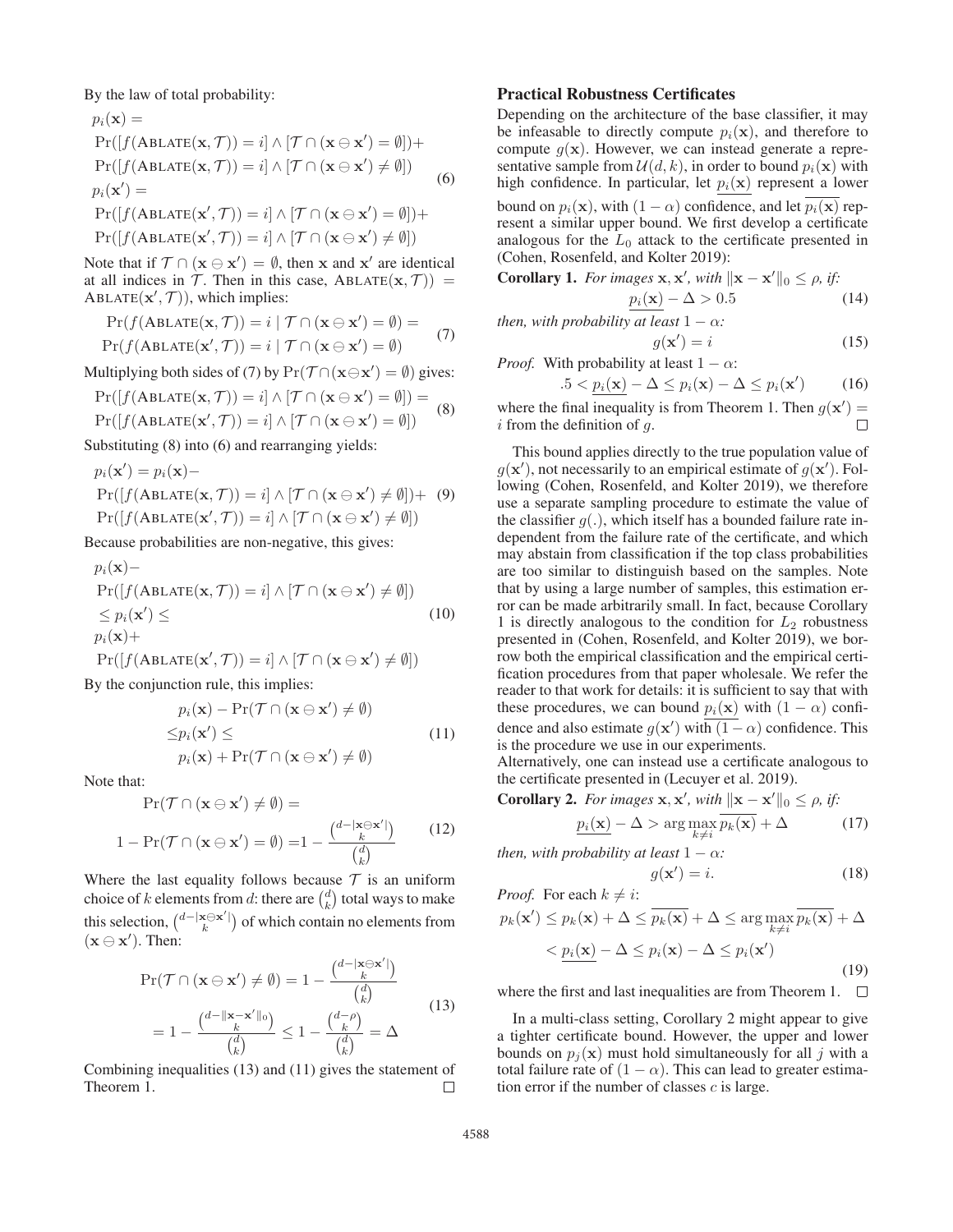### Architectural and training considerations

Similar to existing works on smoothing-based certified adversarial robustness, we train our base classifier  $f$  on noisy images (i.e. ablated images), rather than training  $g$  directly. For performance reasons, during training, we ablate the same pixels from all images in a minibatch. We use the same retention constant  $k$  during training as at test time.

**Encoding**  $S_{\text{NULL}}$  . We use standard CNN-based architectures for the classifier  $f(.)$ . However, this presents an architectural challenge: we need to be able to represent the absence of information at a pixel (the symbol NULL), as distinct from any color that can normally be encoded. Additionally, we would like the encoding of NULL to be equally far from every possible encodable color, so that the network is not biased towards treating it as one color moreso than another. To achieve these goals, we encode images as follows: for greyscale images where pixels in  $S$  are floating point values between zero and one (i.e.  $S = [0, 1]$ ), we encode  $s \in S$  as the tuple  $(s, 1 - s)$ , and then encode NULL as  $(0, 0)$ . Practically, this means that we double the number of color channels from one to two, with one channel representing the original image and the other channel representing its inverse. Then, NULL is represented as zero on both channels: this is distinct from grey  $(0.5, 0.5)$ , white  $(1, 0)$ , or black  $(0, 1)$ . Notably, the values over the channels add up to one for a pixel representing any color, while it adds up to zero for a null pixel. For color images, we use the same encoding technique increasing the number of channels from 3 to 6. The resulting channels are then  $(\text{red}, \text{green}, \text{blue}, 1 - \text{red}, 1 - \text{green}, 1 - \text{blue})$ , while NULL is encoded as  $(0, 0, 0, 0, 0, 0)$ .<sup>1</sup>

#### Results

In this section, we provide experimental results of the proposed method on MNIST, CIFAR-10, and ImageNet. When reporting results, we refer to the following quantities:

- The *certified robustness* of a particular image **x** is the maximum  $\rho$  for which we can certify (with probability at least  $1 - \alpha$ ) that the smoothed classifier  $g(\mathbf{x}')$  will return<br>the *correct* label where  $\mathbf{x}'$  is any adversarial perturbation the *correct* label where **x**- is any adversarial perturbation of **x** such that  $\|\mathbf{x} - \mathbf{x}'\|_0 \le \rho$ . If the unperturbed classification  $g(\mathbf{x})$  is itself incorrect, we define the certified robustness as N/A (Not Applicable).
- The *certified accuracy at*  $\rho$  on a dataset is the fraction of images in the dataset with *certified robustness* of at least  $\rho$ . In other words, it is the guaranteed accuracy of the classifier  $g(.)$ , if all images are corrupted with any  $L_0$  adversarial attack of measure up to  $\rho$ .
- The *median certified robustness* on a dataset is the median value of the *certified robustness* across the dataset. Equivalently, it is the maximum  $\rho$  for which the *certified*

*accuracy at*  $\rho$  is at least 0.5. When computing this median, images which  $g(.)$  misclassifies when unperturbed (i.e., *certified robustness* is N/A) are counted as having  $-\infty$  certified robustness. For example, if the robustness certificates of images in a dataset are  $\{N/A, N/A, 1, 2, 3\}$ , the *median certified robustness* is 1, not 2.

- The *classification accuracy* on a dataset is the fraction of images on which our empirical estimation of  $g(.)$  returns the correct class label, and does not abstain.
- The *empirical adversarial attack magnitude* of a particular image **x** is the minimum  $\rho$  for which an adversarial attack can find an adversarial example x' such that  $\|\mathbf{x} - \mathbf{x}'\|_0 \leq \rho$ , and such that our empirical classification procedure misclassifies or abstains on x'.
- The *median adversarial attack magnitude* on a dataset is the median value of the *empirical adversarial attack magnitude* across the dataset.

Unless otherwise stated, the uncertainty  $\alpha$  is 0.05, and 10,000 randomly-ablated samples are used to make each prediction. The empirical estimation procedure we use to generate certificates, from (Cohen, Rosenfeld, and Kolter 2019), requires two sampling steps: the first to identify the majority class i, and the second to bound  $p_i(\mathbf{x})$ . We use 1,000 and 10,000 samples, respectively, for these two steps.

# Results on MNIST

We first tested our robust classification scheme on MNIST, using a simple CNN model as the base classifier (see supplementary material for architectural details.) Results are presented in Table 1. We varied the number of retained pixels  $k$  in each sample: note that for small  $k$ , certified robustness and accuracy both increase as k increases. However, after a certain threshold, here achieved at  $k = 45$ , certified robustness starts to decrease with  $k$ , while classification accuracy continues to increase. This can be understood by considering Figure 2: For larger k, the bounding constant  $\Delta$  grows considerably faster with the  $L_0$  distance  $\rho$ . In other words, a larger fraction of ablated samples must be classified correctly to achieve the same certified robustness. For small  $k$ , the fraction of ablated samples classified correctly increases sufficiently quickly with  $k$  to counteract this effect; however, after a certain point, it is no longer beneficial to increase  $k$ because a large majority of samples are already classified correctly by the base classifier (For example, see Figure 1).

We also tested the empirical robustness of our classifier to an  $L_0$  adversarial attack. Specifically, we chose to use the black-box *Pointwise attack* proposed by (Schott et al. 2019). We choose a black-box attack because comparisons to other robust classifiers using gradient-based attacks (such as the  $L_0$  attack proposed by (Carlini and Wagner 2017)) may be somewhat asymmetric since our smoothed classifier is non-differentiable (because the base classifier's output is discretized.) While (Salman et al. 2019) does propose a gradient-based scheme for attacking  $L_2$ -smoothed classifiers which are similarly non-differentiable, adapting such a scheme would be a non-trivial departure from the existing  $L_0$  Carlini-Wagner attack, precluding a direct comparison to other robust classifiers. By contrast, a practical reason

<sup>&</sup>lt;sup>1</sup>On CIFAR-10, we scaled colors between 0 and 1 when using this encoding. On ImageNet, we normalized each channel to have mean 0 and standard deviation 1 before applying this encoding: in this case, the NULL symbol is still distinct, although it is not equidistant from all other colors.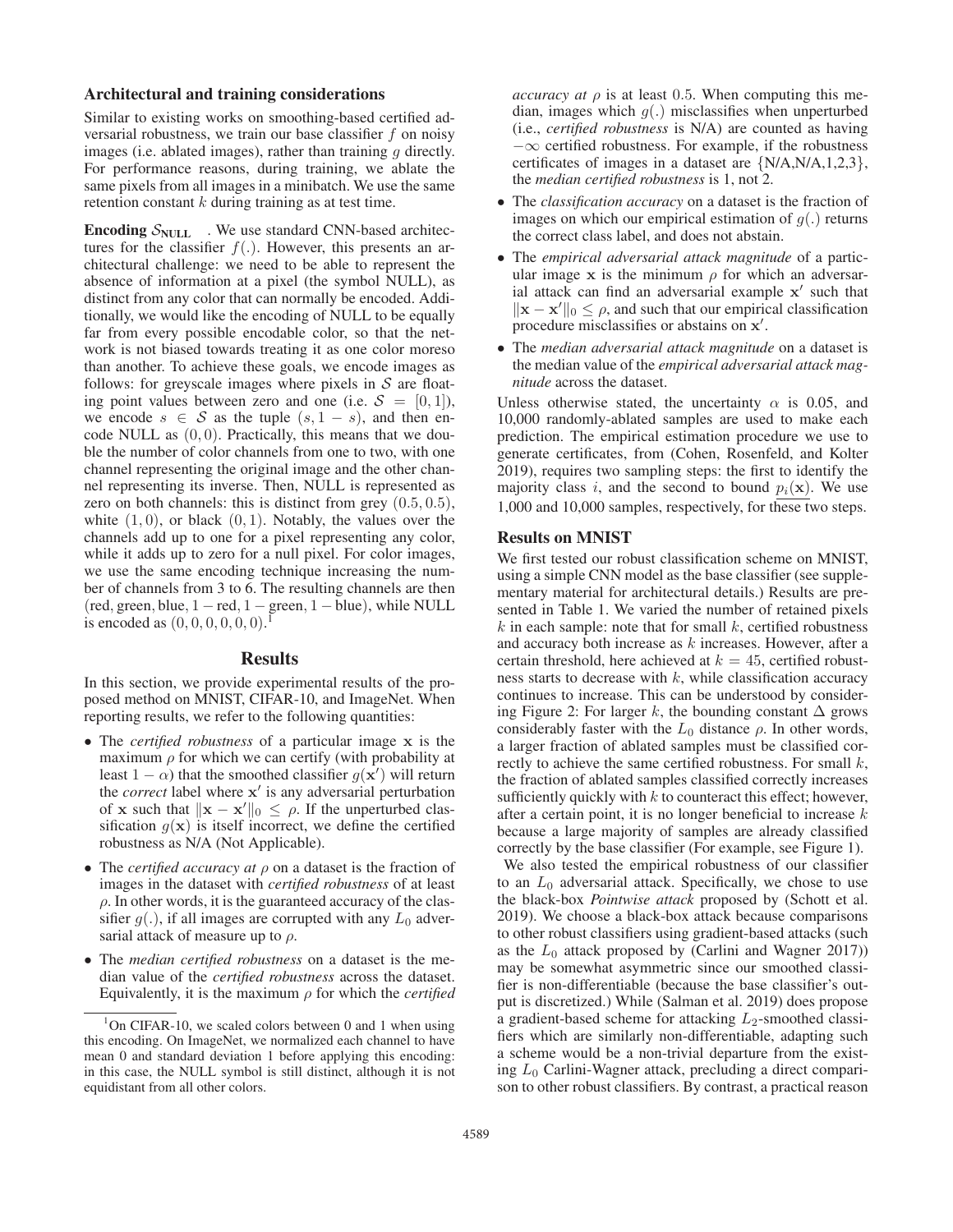| Retained   | Classification accuracy | Median certified |
|------------|-------------------------|------------------|
| pixels $k$ | (Percent abstained)     | robustness       |
| 5          | 32.32% (5.65%)          | N/A              |
| 10         | 74.90% (5.08%)          | 0                |
| 15         | 86.09% (2.82%)          | $\overline{0}$   |
| 20         | $90.29\%$ $(1.81\%)$    | 3                |
| 25         | 93.05% (1.02%)          | 5                |
| 30         | 94.68% (0.77%)          | 7                |
| 35         | 95.40\% (0.66\%)        | 7                |
| 40         | 96.27% (0.52%)          | 8                |
| 45         | $96.72\%$ $(0.45\%)$    | 8                |
| 50         | 97.16% (0.32%)          | 7                |
| 55         | 97.41% (0.34%)          | 7                |
| 60         | 97.78% (0.18%)          | 7                |
| 65         | 98.05% (0.15%)          | 6                |
| 70         | 98.18% (0.20%)          | 6                |
| 75         | 98.28% (0.20%)          | 6                |
| 80         | 98.37\% (0.12\%)        | 5                |
| 85         | 98.57\% (0.12\%)        | 5                |
| 90         | 98.58% (0.16%)          | 5                |
| 95         | 98.73\% (0.11\%)        | 5                |
| 100        | 98.75% (0.16%)          | 4                |

Table 1: Robustness certificates on MNIST, using different numbers of retained pixels  $(k)$ . The maximum median certified robustness on the MNIST test set is achieved when using  $k = 40$  or  $k = 45$  retained pixels: because  $k = 45$  gives better classification accuracy, we use this model (highlighted in bold) when evaluating against adversarial attacks.

we choose the Pointwise Attack is that the reference implementation of the attack is available as part of the Foolbox package (Rauber, Brendel, and Bethge 2017), meaning that we can directly compare our results to that of (Schott et al. 2019), without any concerns about implementation details. We note that (Schott et al. 2019) reports a median adversarial attack magnitude of 9 pixels for an unprotected CNN model on MNIST, which is comparable to the *mean* adversarial attack magnitude of 8.5 reported for the  $L_0$  Carlini-Wagner attack. This suggests that the attack is comparably effective. Results are presented in Table 2. Note that our model appears to be significantly more robust to  $L_0$  attack than any of the models tested by (Schott et al. 2019), at a slight cost of classification accuracy (We would anticipate this tradeoff, see (Tsipras et al. 2019).) Also note that while there is a gap between the median certified lower bound for the magnitude of any attack, 8 pixels, and the empirical upper bound given by an extant attack, 31 pixels, these quantities are at least in the same order of magnitude, indicating that our certificate is a non-trivial guarantee. See Figure 3 for examples of adversarial attacks on our classifier.

# Results on CIFAR-10

We implemented our technique on CIFAR-10 using ResNet18 (with the number of input channels increased to 6) as a base classifier; see Table 3 for our robustness certificates as a function of  $k$ . The median certified robustness is somewhat smaller than for MNIST: however, this

| Model                                    | Class.   | Median adv. |
|------------------------------------------|----------|-------------|
|                                          | acc.     | attack mag. |
| <b>CNN</b>                               | 99.1%    | 9.0         |
| <b>Binarized CNN</b>                     | 98.5%    | 11.0        |
| <b>Nearest Neighbor</b>                  | 96.9%    | 10.0        |
| $L_{\infty}$ -Robust (Madry et al. 2017) | 98.8%    | 4.0         |
| (Schott et al. 2019)                     | 99.0%    | 16.5        |
| Binarized (Schott et al. 2019)           | 99.0%    | 22.0        |
| Our model $(k = 45)$                     | $96.7\%$ | 31.0        |
|                                          |          |             |

Table 2: Median adversarial attack magnitude on MNIST using the Pointwise attack from (Schott et al. 2019), taking the best attack on each image from 10 random restarts. Note that all values except for our model are taken directly from (Schott et al. 2019). For every evaluation performed by the black-box attack, 10,000 ablated samples were used to calculate class scores of our model: this was to ensure stability of the evaluated scores. Additionally, causing our model to abstain from classifying was counted as a successful attack, even if the correct class score was still marginally highest. Because the black-box attack performs a large number of classifications, and each of these classifications required 10,000 evaluations of the base classifier, we used only a subset of the MNIST test set, consisting of 275 images.



Figure 3: Adversarial examples to our classifier on MNIST. Note that because we consider the classifier abstaining to be a successful attack, these adversarial examples are in fact on the boundary between classes, rather than being entirely misclassified.

is in line with the performance of empirical attacks. For example, the  $L_0$  attack proposed by (Carlini and Wagner 2017) achieves a mean adversarial attack magnitude of 8.5 pixels on MNIST and 5.9 pixels on CIFAR-10. This suggests that CIFAR-10 samples are more vulnerable to  $L_0$  adversarial attacks compared to the MNIST ones. Intuitively,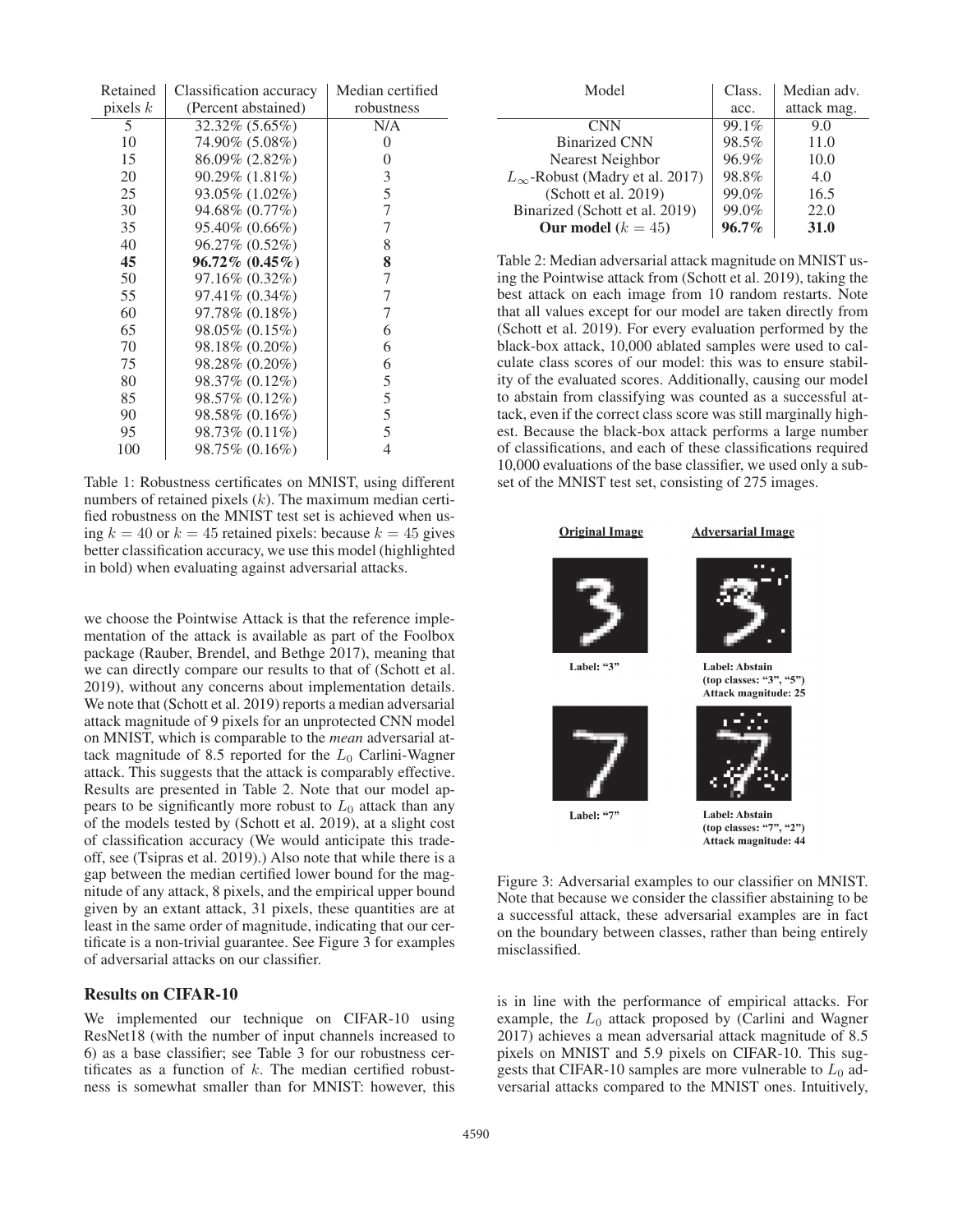| Retained   | Classification accuracy | Median certified |
|------------|-------------------------|------------------|
| pixels $k$ | (Percent abstained)     | robustness       |
| 25         | 68.41\% (1.76\%)        |                  |
| 50         | 74.21% (1.19%)          |                  |
| 75         | 78.25% (0.93%)          |                  |
| 100        | 80.91% (0.86%)          |                  |
| 125        | 83.25% (0.60%)          | 5                |
| 150        | 85.22% (0.53%)          |                  |

Table 3: Robustness certificates on CIFAR-10, using different numbers of retained pixels  $(k)$ , and using ResNet18 (He et al. 2016) as the base classifier. Note that without smoothing, the base implementation of an unprotected ResNet18 classifier which we used (Liu 2019) has a classification accuracy of 93.02% on CIFAR-10.

| Retained   | Base classifier   | Base classifier |
|------------|-------------------|-----------------|
| pixels $k$ | training accuracy | test accuracy   |
| 25         | 83.16%            | 57.72%          |
| 50         | 96.63%            | 68.29%          |
| 75         | 99.33%            | 74.08%          |
| 100        | 99.76%            | 77.88%          |
| 125        | 99.91%            | 80.48%          |
| 150        | 99.95%            | 83.16%          |

Table 4: Accuracy of the base classifier  $f$  in CIFAR-10 experiments, on training versus test data, using ResNet18. Note that the base classifier significantly overfits to the training data. (Training accuracies are averaged over the final epoch of training.)

this is because CIFAR-10 images are both visually complex and low-resolution, so that each pixel carries a large amount of information regarding the classification label. Also note that the classification accuracy on unperturbed images is somewhat reduced. For example, in a model using  $k = 150$ , the median certified robustness is 4 pixels, and the classifier accuracy is 85.22%. The trade-off between accuracy and robustness is also more pronounced. However, it is not unusual for practical  $L_0$  defenses to achieve accuracy below 90% on CIFAR-10 (Meng and Chen 2017; Xu, Evans, and Qi 2017): our defense may therefore still prove to be usable.

One phenomenon which we encountered when applying our technique to CIFAR-10 was over-fitting of the base classifier (see Table 4), which was unexpected because during the training, the classifier is always exposed to new random ablations of the training data. However, the network was still able to memorize the training data, despite never being exposed to the complete images. While interpolation of even randomly labeled training data is a known phenomenon in deep learning (Zhang et al. 2017), we were surprised to see that over-fitting may happen on ablated images, where a particular ablation is likely never repeated in training. In order to better understand this, we use a model trained on a highercapacity network architecture, ResNet50. The results for the base classifier are given in Table 5. Surprisingly, increasing network capacity decreased the generalization gap slightly

| Retained   | Base classifier   | Base classifier |
|------------|-------------------|-----------------|
| pixels $k$ | training accuracy | test accuracy   |
| 25         | 83.89%            | 57.58%          |
| 50         | 96.91%            | 69.45%          |
| 75         | 99.09%            | 75.22%          |
| 100        | 99.66%            | 79.54%          |
| 125        | 99.78%            | 81.83%          |
| 150        | 99.92%            | 84.43%          |

Table 5: Accuracy of the base classifier  $f$  in CIFAR-10 experiments, on training versus test data, using ResNet50. Note that the base classifier significantly overfits to the training data: however, for  $k > 25$ , this higher-capacity model overfits less than ResNet18.

for  $k \geq 50$  (Note that because the improvement to the base classifier is only marginal, and because ResNet50 is substantially more computationally intensive to use as a base classifier to classify 10,000 ablated samples per image, we opted to compute certificates using the ResNet18 model).

### Results on ImageNet

We implemented our technique on ImageNet using ResNet50 (again with the number of input channels increased to 6) as a base classifier; see Table 6 for our robustness certificates as a function of k. For testing, we used a random subset of 400 images from the ILSVRC2012 validation set. Note that ImageNet classification is a 1,000-class problem: here we consider only top-1 accuracy. Because these top-1 accuracies are only moderately above 50 percent, the calculation of the median certified robustness is skewed by relatively large fraction of misclassified points: on the points which are correctly classified, the certificates can be considerably larger. For example, at  $k = 1000$ , if we consider only the 61% of images which are certified for the correct class, the median certificate is *33 pixels*. Similarly, considering only images with certificates other than 'N/A', the median certificates for  $k = 500$  and  $k = 2000$  are 63 pixels and 16 pixels, respectively.

| Retained   | Classification accuracy | Median certified |
|------------|-------------------------|------------------|
| pixels $k$ | (Percent abstained)     | robustness       |
| 500        | 52.75% (1.75%)          |                  |
| 1000       | 61.00% $(0.00\%)$       | 16               |
| 2000       | $62.50\%$ $(1.75\%)$    |                  |

Table 6: Robustness certificates on ImageNet, using different numbers of retained pixels  $k$ , and using ResNet50 (He et al. 2016) as the base classifier. For ImageNet,  $d = 224 \times 224$ . Note that without smoothing, the base implementation of an unprotected ResNet50 classifier can be trained on ImageNet to a top-1 accuracy of 76.15% (Paszke et al. 2017).

# **Discussion**

### Comparison to (Lee et al. 2019)

In a concurrent work, (Lee et al. 2019) also present a randomized-smoothing based robustness certification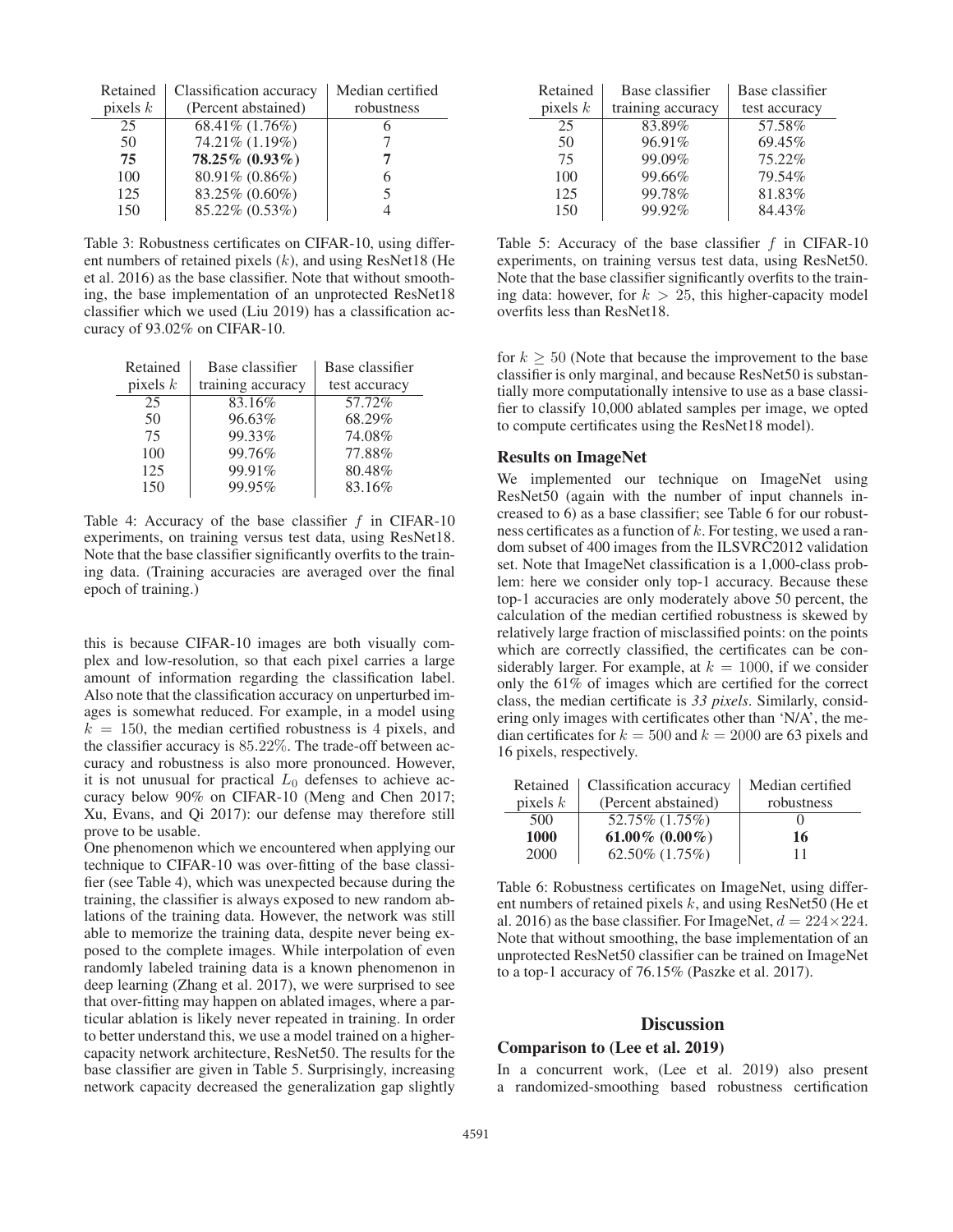scheme for the  $L_0$  metric. In this scheme, each pixel is retained with a fixed probability  $\kappa$  and is otherwise assigned to a *random* value from the remaining possible pixel values in  $S$ . Note that there is no NULL in this scheme. As a consequence, the base classifier lacks explicit information about *which* pixels are retained from the original image, and which have been randomized. The resulting scheme has considerably lower median certified robustness on the datasets tested in both works<sup>2</sup> (Table 7):

| Dataset      | Median certified    | Median certified    |
|--------------|---------------------|---------------------|
|              | robustness (pixels) | robustness (pixels) |
|              | (Lee et al. 2019)   | (our model)         |
| <b>MNIST</b> |                     |                     |
| ImageNet     |                     | 16                  |

Table 7: Comparison of robustness certificates in (Lee et al. 2019) and in this work, using the optimal choices of hyperparameters tested in each work. Numbers for (Lee et al. 2019) are derived from those reported in that work. Note that for ImageNet, (Lee et al. 2019) considers each color channel as a separate pixel: therefore the median image is robust to distortion in only *one channel* of one pixel. By contrast, our model is robust to distortions in *all channels* in 16 pixels (or, in the limiting case, one channel in 16 pixels).

To illustrate quantitatively how our robust classifier obtains more information from each ablated sample than is available in the *randomly noised* samples in (Lee et al. 2019), let us consider images of ImageNet scale. Because (Lee et al. 2019) considers each color channel as a separate pixel when computing certificates, we will use  $S =$  $\{0, ..., 255\}$ , and  $d = 3*224*224$ . Using (Lee et al. 2019)'s certificate scheme, in order to certify for one pixel of robustness with  $\kappa = 0.1$  probability of pixel retention, we would need to accurately classify noised images with probability  $p_i(\mathbf{x}) = .596$ . Meanwhile, using our ablation scheme, in order to certify one pixel of robustness by correctly classifying same fraction  $(p_i(\mathbf{x}) = .596)$  of ablated images, we can retain at most  $k = 14521$  pixels. This is 9.6% of pixels, slightly fewer than the expected number retained in (Lee et al. 2019)'s scheme.

However, we will now calculate the *mutual information* between each ablated/noised image and the original image for each scheme: this is the expected number of bits of information about the original image which are obtained from observing the ablated/noised image. For illustrative purposes, we will make the simplifying assumption that the dataset overall is uniformly distributed (while this is obviously not true for image classification, it is a reasonable assumption in other classification tasks.) In our scheme, we have simply

$$
\underline{I_{\text{ablate}}} = \log_2 |\mathcal{S}| * k = 8 * k = 116168 \text{ bits.}
$$
 (20)

 $2$ (Lee et al. 2019) uses a similar scheme to ours to derive an empirical bound on  $p_i(\mathbf{x})$ ; however, that work uses 100 samples to select i and  $100,000$  samples to bound it, and reports bounds with 99.9% confidence ( $\alpha = .001$ ). In order to provide a fair comparison, we repeated our certifications on MNIST and ImageNet (for optimized values of  $k$ ) using these empirical certification parameters. This did not change the median robustness certificates.

Each of the <sup>k</sup> retained pixels provides 8 bits of information. However, in the noising scheme from (Lee et al. 2019), we instead have:

$$
I_{\text{Lee et al.}}
$$
  
=  $d \left( \log_2 |\mathcal{S}| + \kappa \log_2 \kappa + (1 - \kappa) \log_2 \frac{1 - \kappa}{|\mathcal{S}| - 1} \right)$  (21)  
 $\approx 50590.4 \text{ bits.}$ 

Therefore, despite using slightly fewer pixels from the original image, over twice the amount of information about the original image is available in our scheme when making each ablated classification. (A derivation of Equation 21 is provided in the supplementary material.)

# Alternative encodings of  $\mathcal{S}_{\text{NILL}}$

The multichannel encoding of  $S_{\text{NULL}}$  described above, while theoretically well-motivated, is not the only possible encoding scheme. In fact, for MNIST and CIFAR-10, we tested a somewhat simpler encoding for the NULL symbol: we simply used the mean pixel value on the training set, similarly to the practical defense proposed by (Hosseini, Kannan, and Poovendran 2019). We tested using the optimal values of  $k$ from the Results section above  $(k = 45$  for MNIST and  $k = 75$  for CIFAR-10). This resulted in only marginally decreased accuracy and certificate sizes (Table 8):

| $\mathcal{S}_{\text{NULL}}$ | Classification acc. | Median certified |
|-----------------------------|---------------------|------------------|
| encoding                    | (Pct. abstained)    | robustness       |
| <b>MNIST</b>                |                     |                  |
| Multichannel                | $96.72\% (0.45\%)$  |                  |
| Mean                        | 96.27% (0.43%)      |                  |
| <b>CIFAR-10</b>             |                     |                  |
| Multichannel                | 78.25% (0.93%)      |                  |
| Mean                        | 77.71% (1.05%)      |                  |

Table 8: Accuracy and robustness using different encoding schemes for  $S_{\text{NULL}}$ .

To understand this, note that the *mean* pixel value (grey in both datasets) is not necessarily a *common* value: it is still possible to distinguish which pixels are ablated (Figure 4).



Figure 4: (a) An image from MNIST. (b) The image with  $k = 85$  pixels ablated, with a unique NULL encoding. (c) The same image with NULL encoded as the mean pixel value (dark grey). Note that both black and white pixels are still distinguishable. (d) If we replace ablated pixels with random noise, the image is no longer easily distinguishable.